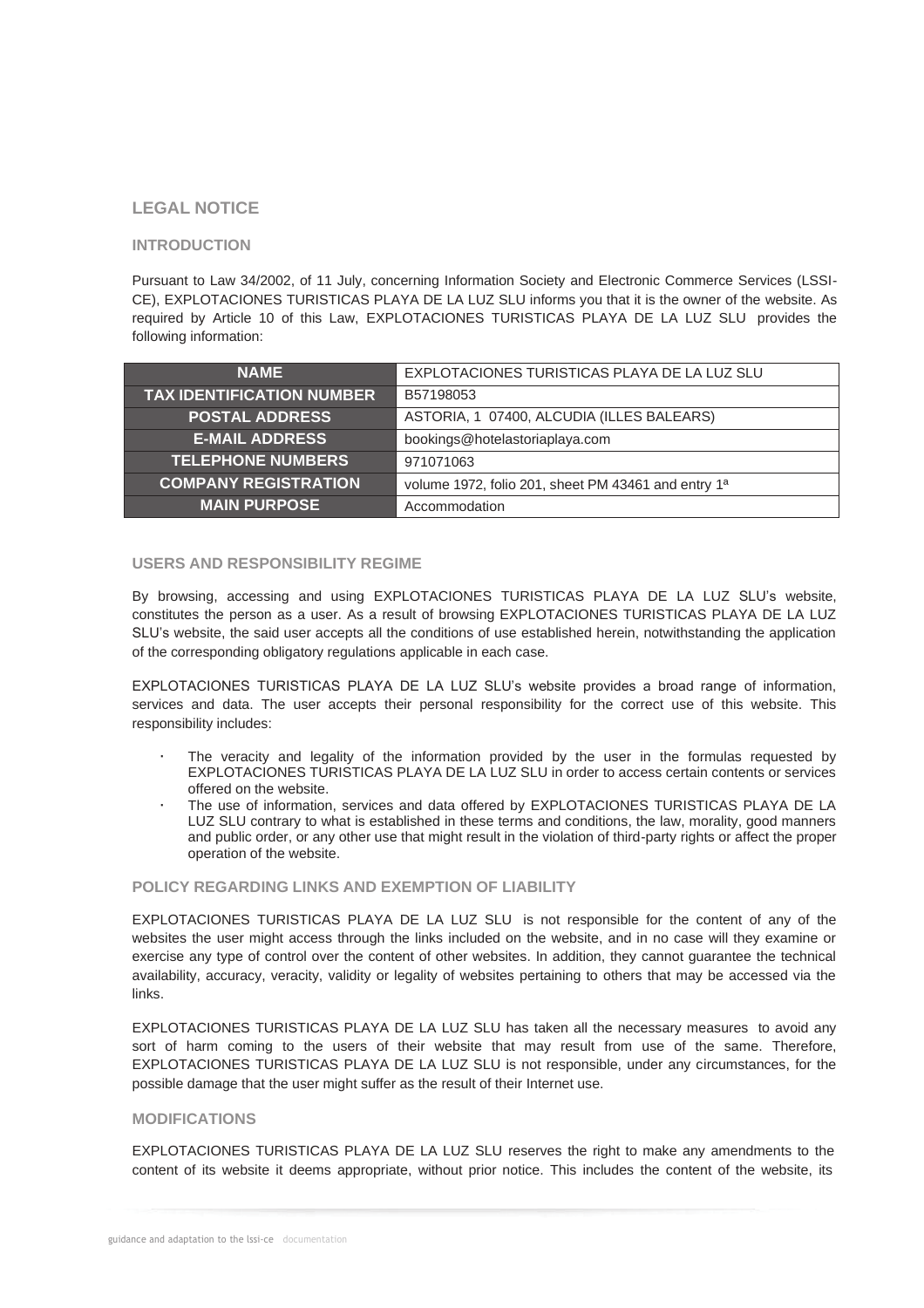Terms and Conditions of Use, or the General Terms and Conditions of Contracting. Such changes may be made via their website in any way permissible by law, and shall be binding during the time in which they remain published on the website and until they are modified by subsequent amendments.

#### **INTELLECTUAL AND INDUSTRIAL PROPERTY**

EXPLOTACIONES TURISTICAS PLAYA DE LA LUZ SLU in its own right or as a franchisee is the holder of all intellectual and industrial property rights for its webpage. In addition, all elements contained therein (by way of illustration, images, sound, audio, video, software or texts; brands or logos, colour combinations, layout and design, selection of materials used, computer programs needed for correct operation, access and use, etc.) are held by EXPLOTACIONES TURISTICAS PLAYA DE LA LUZ SLU. As a result, these works are protected as intellectual property by Spanish Law; in this case, both Spanish and European law in this area are applicable, as are international agreements on such matters to which Spain adheres.

All rights reserved. By virtue of what is established in the Law on Intellectual Property, the reproduction, distribution or public communication of all or part of the contents of this webpage (including the means by which they are made available) for commercial ends, in any form or by any technical means are expressly forbidden without the authorization of EXPLOTACIONES TURISTICAS PLAYA DE LA LUZ SLU.

The user promises to respect the Intellectual and Industrial Property Rights held by EXPLOTACIONES TURISTICAS PLAYA DE LA LUZ SLU. Users may view the elements on the site or even print them out, copy them or store them on the hard drive of their computer or in any other physical format, as long as it is solely and exclusively for their own personal and private use. The user must abstain from erasing, altering, evading or manipulating any protective device or security system installed on EXPLOTACIONES TURISTICAS PLAYA DE LA LUZ SLU's web pages.

# **SSL (SECURE SOCKETS LAYER) CERTIFICATE**

The SSL CERTIFICATE provides authentication, privacy and security of information between EXPLOTACIONES TURISTICAS PLAYA DE LA LUZ SLU and the user.

EXPLOTACIONES TURISTICAS PLAYA DE LA LUZ SLU has an SSL security certificate in order to perform safe connections.

In this process, several parameters are established to ensure safe connections. These are made using preestablished keys, encoding and decoding all information sent until the connection is closed.

#### **LEGAL ACTIONS, APPLICABLE LAW AND JURISDICTION**

EXPLOTACIONES TURISTICAS PLAYA DE LA LUZ SLU also reserves the right to bring any civil or criminal actions that it deems appropriate for improper use of its website and content, or for non-fulfilment of these terms.

The relationship between user and provider will be governed by the regulations in force and applicable in Spain. In the event of any disagreement between the parties, they may submit their conflicts for arbitration or take them to the ordinary courts, in accordance with the applicable rules concerning jurisdiction. EXPLOTACIONES TURISTICAS PLAYA DE LA LUZ SLU is located in ILLES BALEARS, Spain.

Contracts concluded electronically in which a consumer is one of the parties will be presumed to have been concluded at the place where the consumer has his or her usual place of abode.

Electronic contracts between business people or professionals, in the absence of a specific agreement otherwise between the parties, will be presumed to have been concluded at the place where the service provider has its permanent establishment.